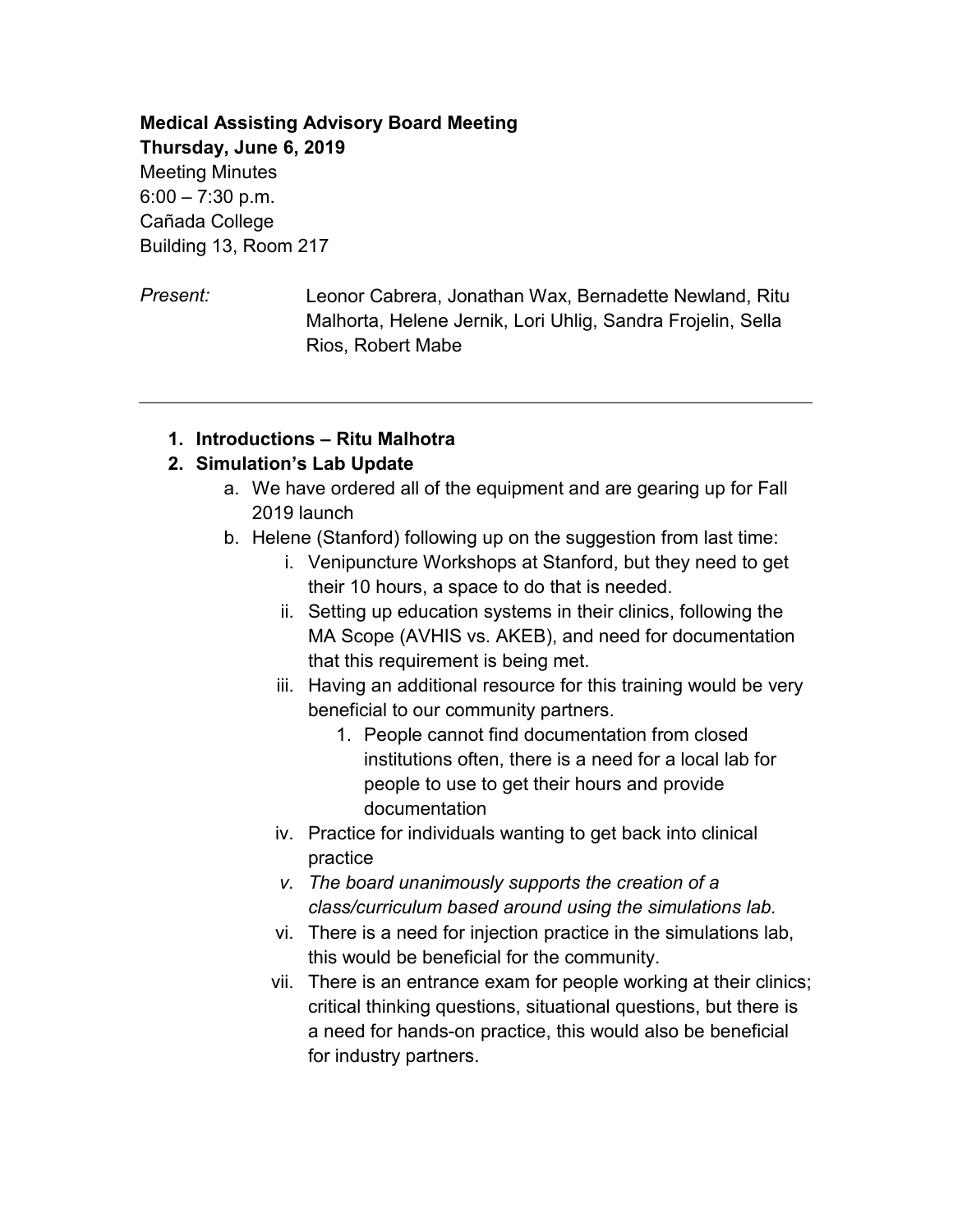- 1. Hard to learn in the clinician setting, but in a simulation's lab there would be more room for practice.
- viii. Re: a simulations lab would help with the onboarding at **Stanford**
- c. Rob (Samaritan House)
	- i. There is a need for more practice.
	- ii. Notice there is a requirement at other places for Phlebotomy Experience for Medical Assistants.
- d. Injections, Venipuncture, Baby Vitals (pediatric needs), scribing, all would be useful for the simulation's lab to offer.
- e. Simulations Lab will also include billing and coding components, and using COWS/WOWS
- f. EPIC is the go-to scribing system
	- *i. The board unanimously notes the importance scribing and familiarity with notes and the systems used, supports the creation of classes/curriculum based around developing these skills further.*
- *g. The board unanimously supports the creation of a course that would focus on English skills and soft-skills development, or hosting workshops for the community on soft skills necessary for Medical Assistants.*
- h. The hospitals use a behavioral guide for hiring, more important than technical skills, and also a sense of urgency is imperative for success in the job.
- i. Inter-Professional-Collaboration is used at Stanford for professional development: Communication, Teams/Team Work, Roles and Responsibilities, and Ethics.

### **3. Suggestions on piloting launch and operation of the sim's lab**

- a. There isn't a need to vet users with previous school grades.
- b. Question: Suggested guidelines and collaborations for upcoming simulations lab?
	- i. Re: insurance, clinics are covered, and the school would have to cover this their own way.
	- ii. Possibly participants would sign an agreement, a separate liability process.
	- iii. The verbiage must be very specific on this issue.
	- iv. There should be CCUs, this would be great selling point for the program.
	- v. Some institutions have professional development funds, and those potentially could cover the cost of students attending the simulations lab.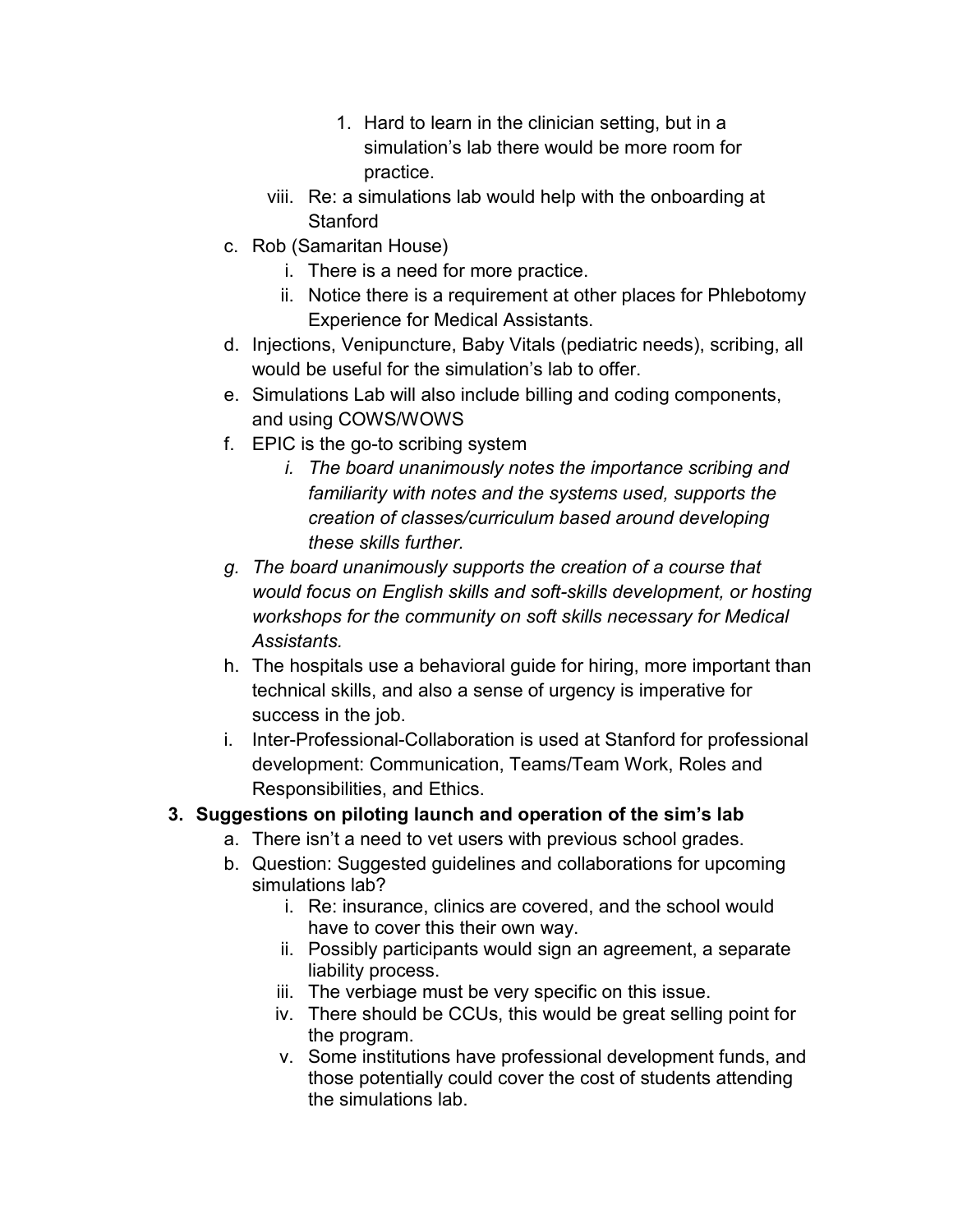#### **4. Current Certificate/Degree Evaluation - approval for merging two courses MEDA 140 and MEDA 115**

- a. The board reviewed the curriculum of these two courses.
- *b. The board unanimously supports the merge of these two courses by running these courses sequentially MEDA 140 and MEDA 115 by breaking them down into two (8) week sessions.*
- **5. Problems Facing the Medical Community – Suggestions on volunteering.**
	- a. Questions: How does the board feel about volunteering?
		- i. Could be a great situation, and a great way for students to network.
		- ii. Vetting would be important for locations we place students.
		- iii. Always ask what they want out of the experience, vital question.
		- iv. Volunteering with community centers would be a great opportunity, would also help establish a stronger presence in the community.

### **6. Discussion on Fast-Track Certificate/Degree - Suggestions on any additional stackable certifications**

- *a. There is a need for Health Coaching in the industry. The advisory board unanimously supports the exploration of Health Coaching as future possible curriculum for students in our program.*
- *b. There is a need for exploring EKG Technician certification, and the advisory board unanimously supports the exploration of EKG Technician as future possible curriculum for students in our program.*
- *c. There is a need for exploring pediatric/lactation certification/curriculum, and the advisory board unanimously supports the exploration of this future possible curriculum for students in our program.*

# **7. Externships**

- a. Alumni shared her externship experience:
	- i. Wanted a well-rounded experience with lots of exposure to different parts of the field
	- ii. The sites are small practices usually, was difficult to find the hours because it was hard to balance with a work schedule
	- iii. A variety of sites are needed
- b. The board supports helping network; both Rob and Helene offer helping find better externship sites.